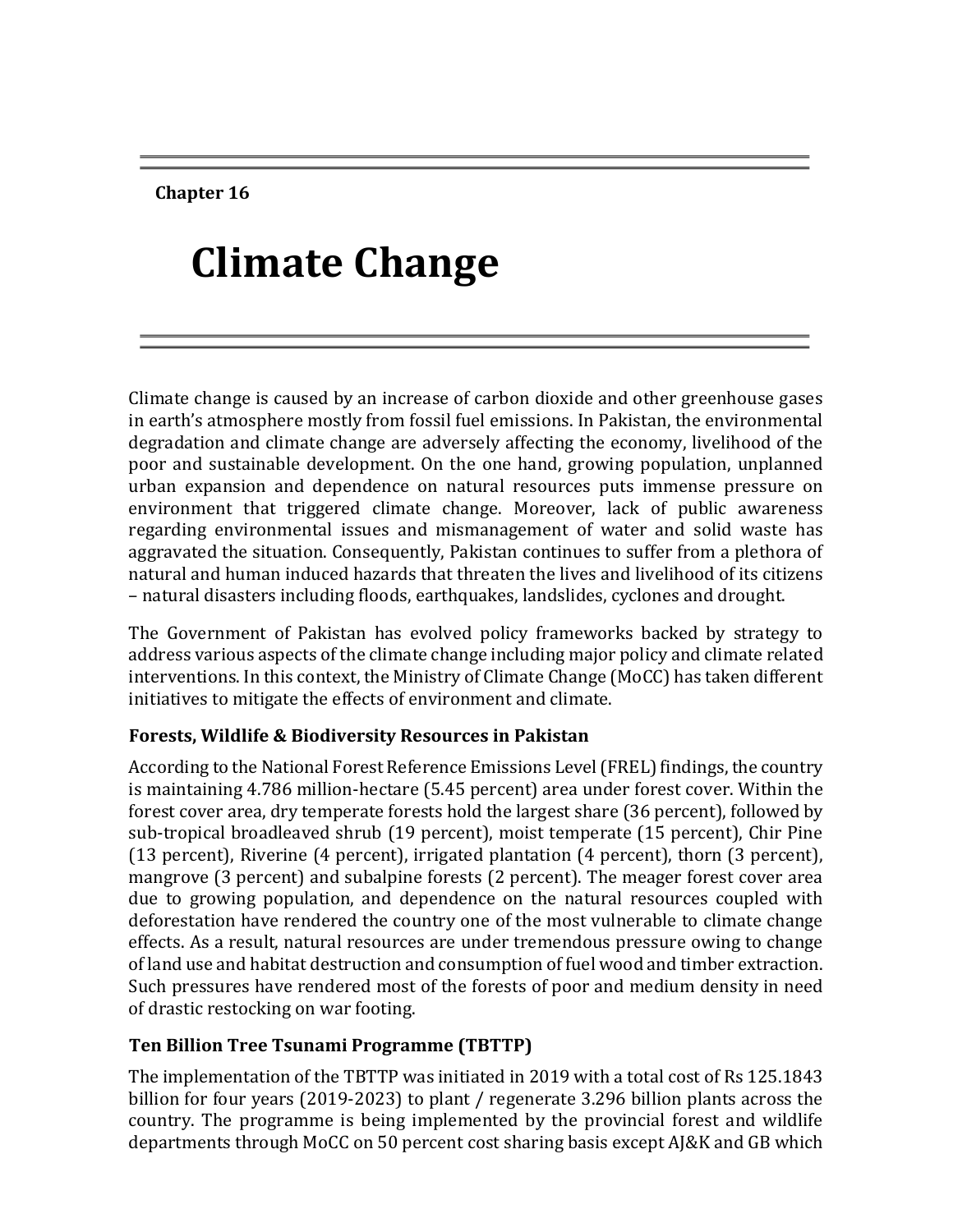are 100 percent funded by the Federal Government through PSDP. The programme has achieved 579.093 million plants during July-March FY2022 and cumulatively has attained 1586.18 million plants till March 2022. Through this programme 327,877 man months have been employed uptil March 2022.

## **Digital Progress Reporting System for TBTTP**

MoCC developed a robust digital reporting system to ensure the transparency of TBTTP activities. The system captures all activities including block plantation, linear plantation, assisted natural regeneration and nursery management system performed under forest component of TBTTP. In addition, Geographic Information Centre (GIS) team of TBTTP developed a web-GIS monitoring portal which is capable to visualize the plantation sites geographically with detailed information of the site and processed satellite imagery of pre & post plantation status. Table1 shows the details of Plants, planted or regenerated under TBTTP.

| Table-16.1: Plantation / Regeneration / Distribution of plants under TBTTP (2019-20 to 2021-22)<br>(In millions) |                           |            |                |                                          |                         |                            |  |
|------------------------------------------------------------------------------------------------------------------|---------------------------|------------|----------------|------------------------------------------|-------------------------|----------------------------|--|
| S.No.                                                                                                            | <b>Province/Territory</b> | Plantation | / Regeneration | <b>Distribution Progress and Targets</b> | Anticipated             |                            |  |
|                                                                                                                  |                           | 2019-20    | 2020-21        | Monsoon 2021                             | Spring 2022             | <b>Progress Till</b>       |  |
|                                                                                                                  |                           |            |                | <b>Progress</b>                          | <b>Target Presented</b> | 30 <sup>th</sup> June 2022 |  |
|                                                                                                                  | Khyber Pakhtunkhwa        | 167.880    | 223.060        | 107.230                                  | 194.000                 | 692.170                    |  |
| $\mathbf{2}$                                                                                                     | Punjab                    | 58.000     | 10.675         | 46.242                                   | 74.000                  | 188.917                    |  |
| 3                                                                                                                | Sindh                     | 177.030    | 231.360        | 206.980                                  | 140.000                 | 755.370                    |  |
| 4                                                                                                                | <b>Balochistan</b>        | 2.900      | 3.202          | 2.334                                    | 13.500                  | 21.936                     |  |
| 5                                                                                                                | AJK                       | 69.087     | 41.503         | 13.217                                   | 98.757                  | 222.564                    |  |
| 6                                                                                                                | GB                        | 4.690      | 17.700         | 11.060                                   | 20.642                  | 54.092                     |  |
| Total                                                                                                            |                           | 479.587    | 527.500        | 387.063                                  | 540.899                 | 1935.049                   |  |
| $\alpha$ $\alpha$                                                                                                |                           |            |                |                                          |                         |                            |  |

Source: MoCC

## **Protected Areas Initiative**

The initiative was launched to improve management and governance of 23 protected areas with a total estimated cost of Rs 3.89 billion. The initiative will result in preserving rare fauna / flora and promote eco-tourism. The potential gain of this programme will be reaped with 5,500 new green jobs. Nanga Parbat National Park and Himalayan National Park in GB was inaugurated to achieve the targets envisaged under this initiative. Besides, Tilla Joggian Park and Salt Range National Park are in progress in the Punjab province, whereas the Khyber Pakhtunkhwa has notified new protected areas to support implementation of this initiaties.

## **Billion Tree Honey Initiative**

This initiative is launched as a coherent effort of different Ministries/ Agencies to promote apiculture in the country. It is estimated that the existing forest resource will increase to about 5.5 million hectares after addition of new areas being planted/regenerated under TBTTP by FY2022-23. It was estimated that about 10,000 bee keepers were using 300,000 colonies for producing 7,500 metric tons of honey annually. The potential can be enhanced to produce 70,000 metric tons of honey from the same harvest by using modern bee keeping gears, training on latest techniques, standardization/ certification of the product and intensive marketing. It is anticipated that marketing of 70,000 metric tons of honey will generate an income of about Rs 20- 25 billion in the national economy and provide about 87,000 green jobs.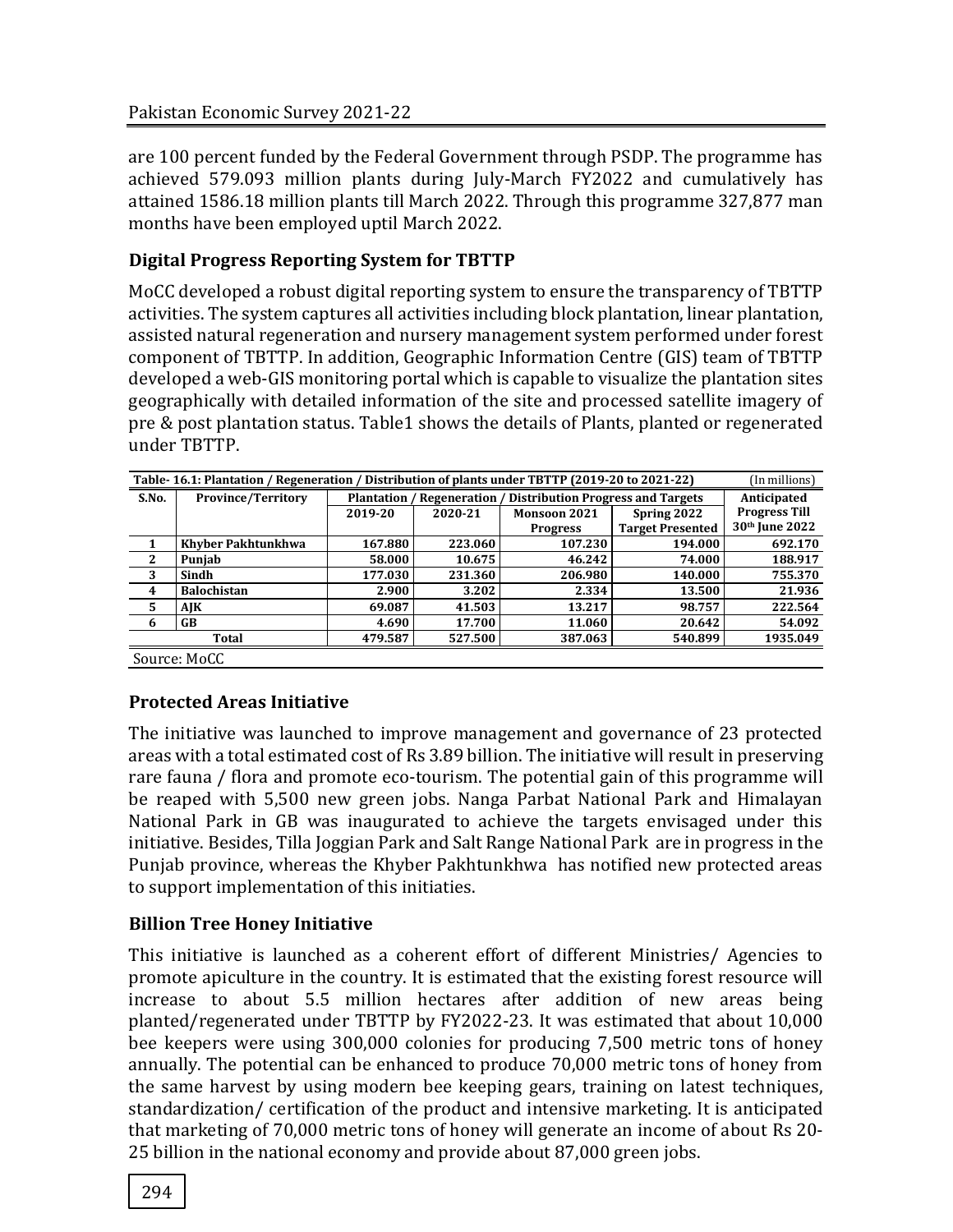The available forest resource shall be used by the bee keepers to produce honey specific to particular flora and shall be branded accordingly. The NAVTTC will provide training to the selected beekeepers along with technical support, follow-up of on-ground activities and product extraction. The certified bee keepers will be provided financial support. The Ministry of Science and Technology shall be responsible for certifying the honey produced under the programme, whereas the Ministry of Commerce shall patent the market brand of 'Ten Billion Tree Honey'.

## **REDD+ Readiness and Preparation Project**

Reducing Emissions from Deforestation and forest Degradation, conservation of existing forest carbon stocks, sustainable forest management and enhancement of forest carbon stocks is a concept adopted by the countries under United Nations Framework convention on climate change (UNFCCC) in 2010. The concept relates to absorption of atmospheric carbon through forest resource. Due to accumulation of carbon in standing trees their financial value increases. Carbon stocked in forests is traded in carbon markets.

M/o CC is implementing REDD+ Readiness Preparation Project with financial grant of US\$7.81 million received under the Forest Carbon Partnership Facility (FCPF) of the World Bank to complete following four essential elements of the REDD+ in order to fulfill the requirements of accessing result-based payments under REDD+ mechanism. The progress made under the project is as under:

- i. National Forest Reference Emissions Level (FREL) of deforestation was prepared with the technical assessment of the panel of UNFCCC over the period 2004 to 2012, which endorsed by UNFCCC.
- ii. Protocols have been developed for National Forest Monitoring System (NFMS) and Monitoring, Reporting and Verification (MRV) system.
- iii. Framework has been developed for Safeguards Information System (SIS) for REDD+ along with Strategic Environmental and Social Assessment, Environmental and Social Management and Feedback Grievance Redressal Mechanism.
- iv. Draft National REDD+ Strategy has been prepared.
- v. Design of Payment for Ecosystem Services (PES) has been completed for two ecosystems i.e., Mangroves and temperate forests.

#### **Reversing Deforestation and Forest Degradation in High Chilgoza Pine Forests Pakistan - Balochistan Progress**

Some of the major achievements of the project over the last two years are given below:

- 8,443 households (includes 6,679 men and 1,764 women) have directly benefited from the project out of the total 25,000 households targeted in the project.
- Assisted Natural Regeneration on 2153 ha in 14 valleys through 48 enclosures (4 million seedlings) achieved out of the 3,600 ha targeted in the project.
- Four Chilgoza Processing units provided to different communities.
- Total of 600 sets of Chilgoza cone collection and storage tools procured against the target of 100 sets.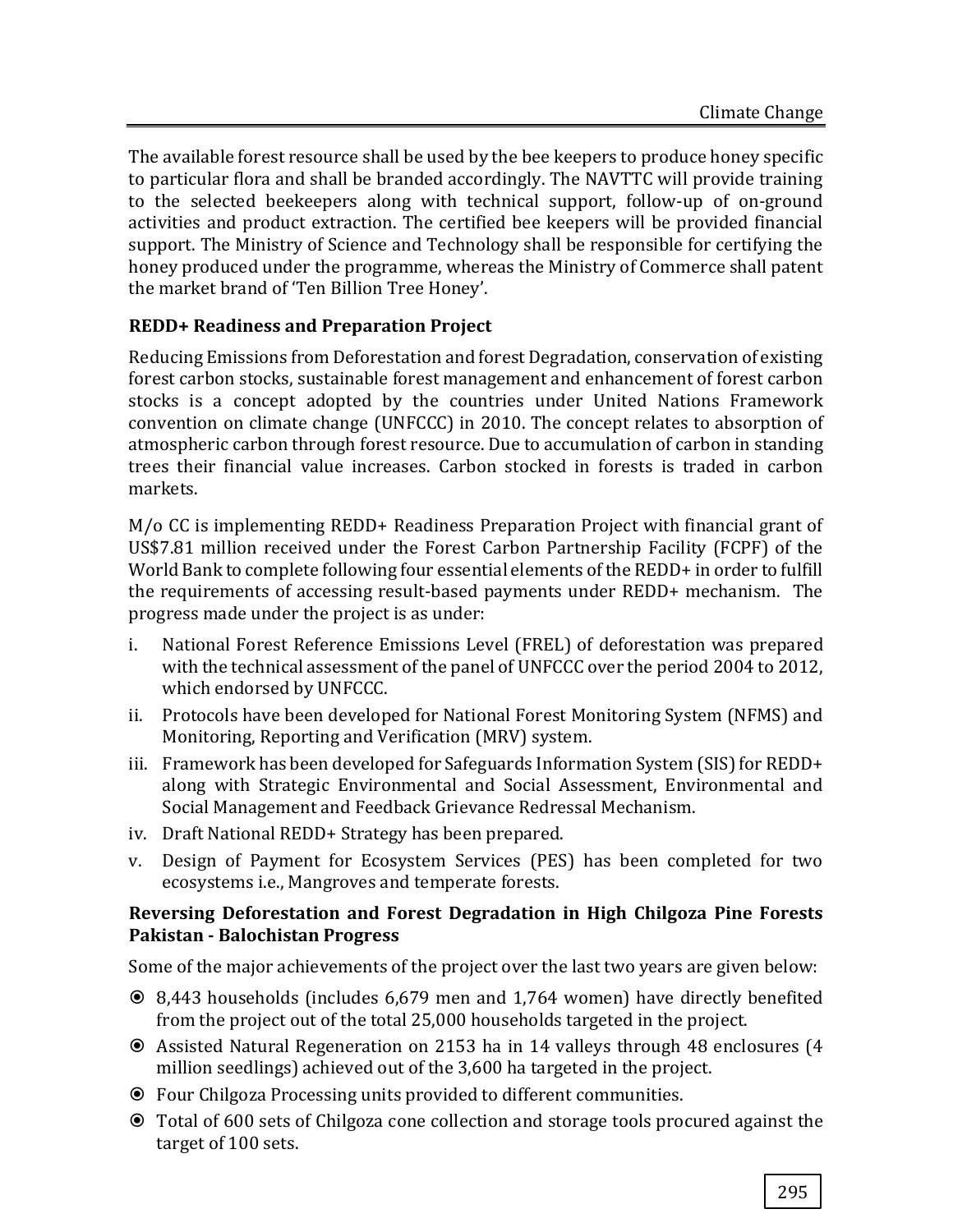- Gasifiers and 2,100 fuel efficient stoves are distributed.
- Different communities have planted fruit and forest seedlings on 653 ha (653,000 plants).
- Management plans for Chilgoza forests over 26,000 ha have been prepared.

#### **Declaration of Marine Protected Areas**

Astola Island was declared as first marine protected area of the Pakistan. In this context, consultative process continued on management planning of Astola Island with the involvement of all stakeholders. Moreover, active consultation is in process with other Ministries like Defense, Maritime Affairs and the Provincial Governments to increase Marine Protected Areas in the country.

#### **Membership of International Network on Bamboo and Rattan**

INBAR is an Inter-Governmental Organization established in 1997 to promote environmentally sustainable use of Bamboo and Rattan. President of Pakistan signed the Letter of Accession to become 48th state member of INBAR in 2021. The network will support Pakistan in propagation and value chain development of Bamboo in the country with effect from 1<sup>st</sup> July, 2021. In this association, a cross sectoral working group has been constituted to steer activities of INBAR in Pakistan.

#### **Bio-safety Clearing House Project**

National level consultative and capacity building project on Biosafety Clearing House is already in progress. However, the UNEP led process could not be initiated due to COVID-19 outbreak. The first National Capacity Building Workshop was held on 28<sup>th</sup> Feb to March 2nd, 2022.

#### **Box: Living Indus Initiative–Ecological Restoration of the Indus Basin for a Climate Resilient Future**

More than 80% of Pakistan's population living on the Indus Basin, it has served as the core of the region's socio-cultural and economic life for over a documented 5,000 years. However, the question needs to be addressed; does it be able to do so even for another 100 years? Indus Basin is facing multiple threats ranging from Climate Change due to poor resource management, environmental hazards and unsustainable use of this valuable resource. Unaddressed, the economic cost to Pakistan of poor water resource management is estimated to be USD \$12 billion per annum (4% of GDP). In addition, the Indus Basin faces an existential threat in the wake of Climate Change, which is the biggest longer-term and currently unmitigated external risk to Pakistan's water endowment. Climate change is expected to bring about an increase in the frequency and intensity of extreme weather events, coupled with the increased variability in South Asian Summer Monsoon (SASM) rains causing frequent and intense floods and droughts in the country (IPCC 2013).

United Nations in Pakistan is assisting the Ministry of Climate Change, Government of Pakistan in developing a vision and agenda which aspires to an Indus Basin that can sustain a thriving civilization from its sources to the ocean whose natural resources and ecosystems have been repaired and restored, and are resilient in the face of climate change. Through this initiative, it is intended to establish the health of the Indus Basin at a higher level of urgency and ambition, both through the implementation of a series of new and innovative interventions in the short term and through the identification and deployment of as-yet-untried approaches drawn from and adapting approaches tried in other parts of the world.

Source: Food and Agriculture Organization of the United Nations, Pakistan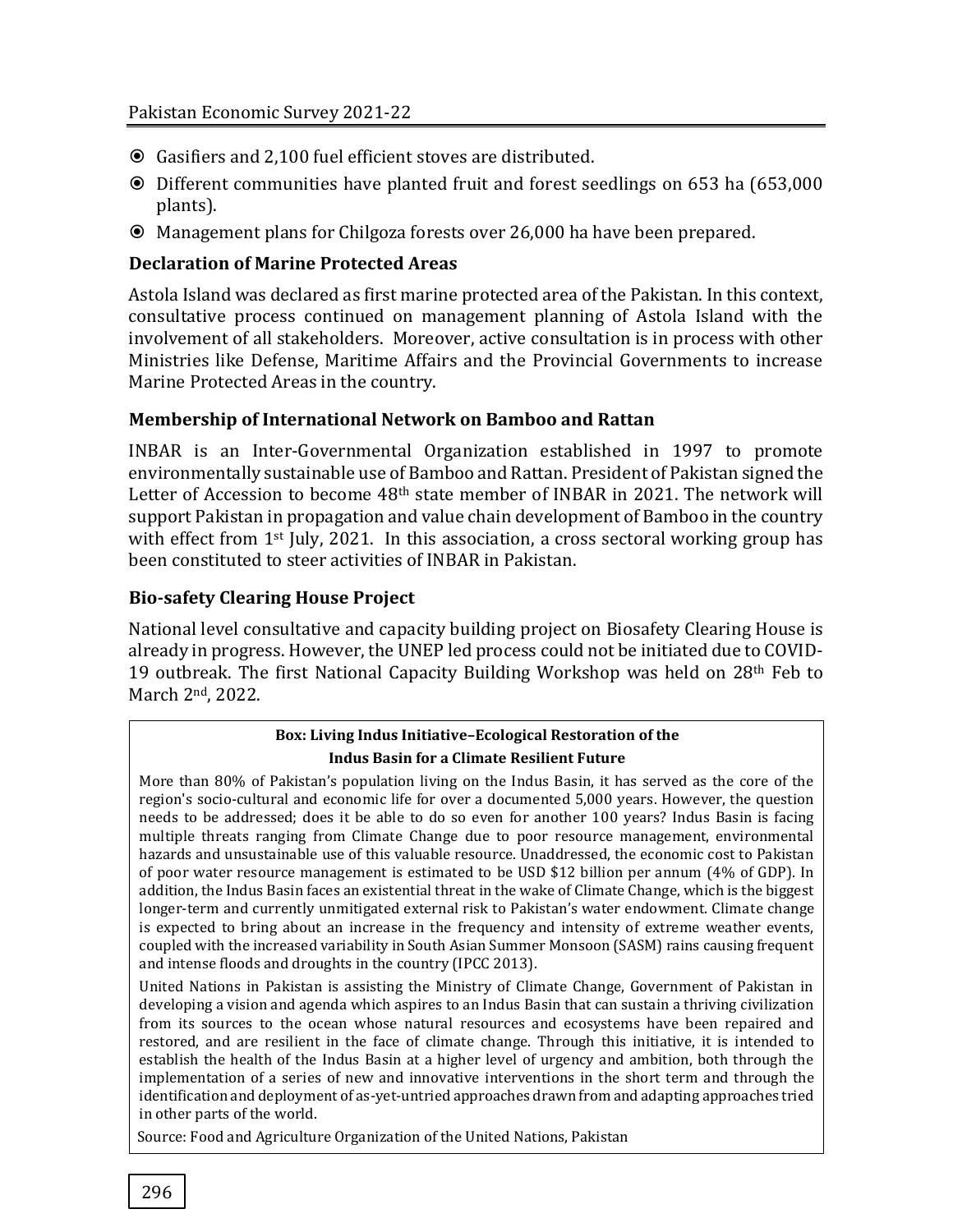## **Water, Sanitation and Hygiene (WASH)**

M/o CC revised the National Climate Change Policy in 2021 that included alignment of WASH related interventions. The National Water Policy 2018 also underpins drinking water and sanitation as key priority over all other usages, that emphasized on the provinces to develop their guideline and strategies for drinking water and sanitation. In this connection, the Government of Punjab developed Water Policy 2018 that includes WASH for an alignment with SDGs and developed as WASH strategy 2021. Similarly, the Government of Khyber Pakhtunkhwa has prepared new drafts of the revised drinking water and sanitation policies 2020 in accordance with SDGs 6.

Besides, the provincial governments have developed their WASH Sector Development Plans and these are being periodically reviewed. Further, MoCC supported all provinces through UNICEF to organize WASH Joint Sector Reviews (JSRs) to determine the key challenges and identify consensus for a way forward through consultative meetings and workshops. This culminated with a national WASH JSR in February 2022 by MoCC.

## **Planning, Monitoring and Review and SDG Reporting**

Pakistan Bureau of Statistics (PBS) is the national custodian of tracking and reporting the progress on sustainable development goals in the country. The MoCC and PBS brought different stakeholders together in order to streamline all federal and provincial surveys for consistency and timeframe against the indicators. However, at present there is a need for a single monitoring body or institution in Pakistan for carrying out M&E and reporting on drinking water, sanitation and hygiene. Hence, the MoCC developed online web portal that includes Clean Green Pakistan Index (CGPI) dashboard to track and record the progress of performance indicators.

#### **Financing for Water Sanitation and Hygiene**

The Government has allocated Rs 225 billion for 2021-22 for WASH services in provincial and federal budgets of Pakistan. A review of the budget documents showed an upward trend of WASH allocations from FY2019 to FY2022. There is an increase of 114 percent budgetary allocations for WASH in 2021-2022 as compared to 2018-2019. Similarly, as compared to 2018-19, during 2020-21 WASH expenditure increased by more than 100 percent. Trends of allocation and spending for WASH (FY 19-FY 22) depicted in the Fig-1.

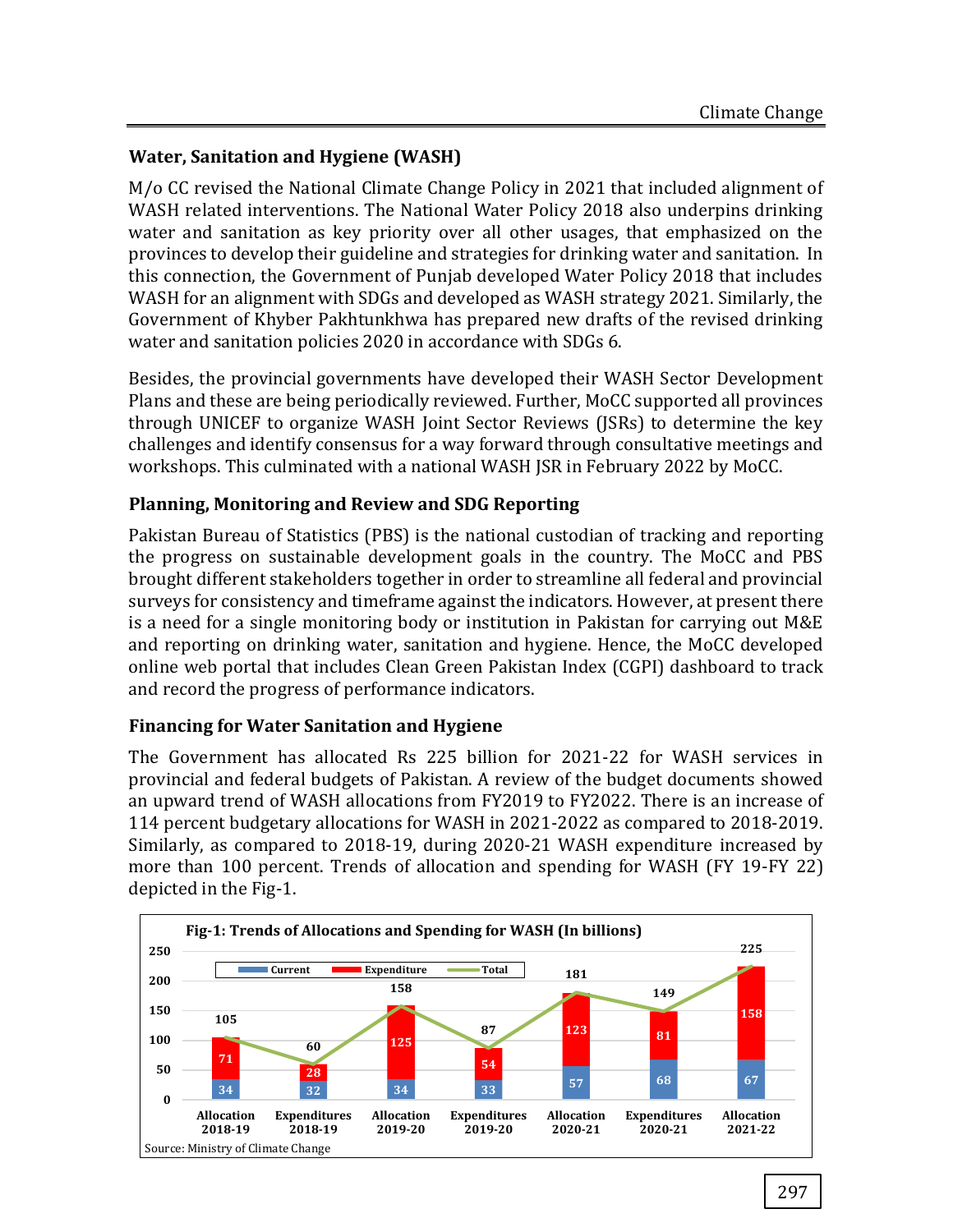In 2020-2021, overall utilization was recorded 83 percent compare to 55 percent and 57 percent in 2019-20 and 2018-19, respectively. For last three years, the utilization of current budget is more than 93 percent.

A review of the 2020-21 budgetary allocations and expenditures shown in Table-16.2 reveal that highest level of spending was reported by Sindh province (88 percent), followed by Punjab (86 percent), Balochistan (84 percent), and KP (69 percent), respectively.

| Table-16.2: Budget and Expenditure for FY2021<br>(Rs million) |                  |             |         |                               |                    |         |     |  |
|---------------------------------------------------------------|------------------|-------------|---------|-------------------------------|--------------------|---------|-----|--|
| Provinces/                                                    | Budget 2020-2021 |             |         | <b>Expenditures 2020-2021</b> | <b>Spending</b>    |         |     |  |
| Region                                                        | Current          | Development | Total   | Current                       | <b>Development</b> | Total   | (%) |  |
| Balochistan                                                   | 5.759            | 16,596      | 22,355  | 5,706                         | 12,982             | 18,688  | 84  |  |
| Sindh                                                         | 15,304           | 40,504      | 55,808  | 24,415                        | 24,643             | 49,058  | 88  |  |
| Punjab                                                        | 24,700           | 38,189      | 62,889  | 24,561                        | 29,390             | 53,951  | 86  |  |
| Khyber                                                        | 11,688           | 24,188      | 35,876  | 13,390                        | 11,295             | 24,685  | 69  |  |
| Pakhtunkhwa                                                   |                  |             |         |                               |                    |         |     |  |
| Federal                                                       | 0                | 3,739.84    | 3,740   | 0                             | 2,672.87           | 2,673   | 71  |  |
| Total                                                         | 57,450           | 123,217     | 180,667 | 68,071                        | 80,982             | 149,054 | 83  |  |
| Source: M/o CC                                                |                  |             |         |                               |                    |         |     |  |

The budgetary allocations for Water, Sanitation and Hygiene in 2021-2022 (including federal and provincial budgets) are Rs 225.159 billion includes Rs 126.897 billion under development expenditures and Rs 67.133 billion under current expenditures. The provincial and federal budget breakup of WASH programme for 2021-2022 is given in Table-16.3.

| Table-16.3: Budget for WASH FY2022<br>(Rs millions) |          |             |             |         |               |  |  |
|-----------------------------------------------------|----------|-------------|-------------|---------|---------------|--|--|
| Province                                            | Current  | Development | <b>PSDP</b> | Total   | Rs Per Capita |  |  |
| Balochistan                                         | 7.409    | 19,330      | 1,500       | 28,239  | 2,139         |  |  |
| Sindh                                               | 17,995   | 36,822      | 22,532      | 77,349  | 1541          |  |  |
| Punjab                                              | 28,063   | 54,329      | 500         | 82,892  | 723           |  |  |
| Khyber Pakhtunkhwa                                  | 13,666   | 16,416      | 730         | 30.812  | 822           |  |  |
| (Including NMDs)                                    |          |             |             |         |               |  |  |
| Federal                                             | $\theta$ | $\theta$    | 5,867       | 5,867   |               |  |  |
| Pakistan                                            | 67,133   | 126.897     | 31.129      | 225,159 | 1,034         |  |  |
| Source: M/o CC                                      |          |             |             |         |               |  |  |

The per capita WASH allocation in Pakistan is Rs 1,034. The Table 16.3 shows the highest per capita WASH allocation is in Balochistan with Rs 2,139, whereas Punjab holds the lowest per capita WASH allocation of Rs 723.

## **Pakistan WASH Strategic Planning and Coordination Cell**

Establishment of Pakistan WASH Strategic Planning and Coordination Cell was a PSDP project with total cost Rs 41.136 million executed and sponsored by MoCC. The project was completed on 31st December 2021 with the following achievements:

- Establishment of coordination mechanism as National Coordination Committee.
- Establishment of research caucus for WASH.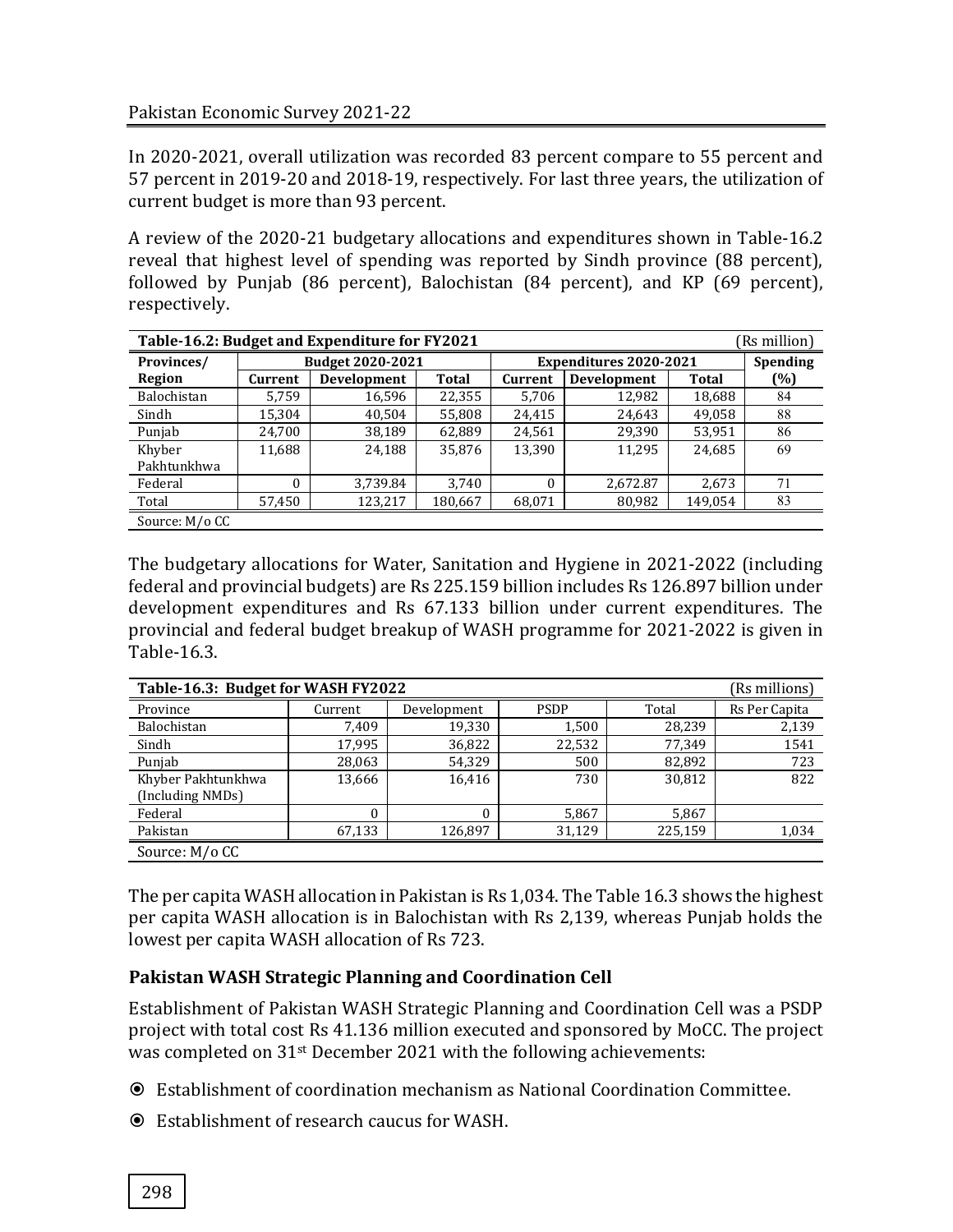- Regular reporting on SDG-6 that includes reporting on WASH in health care facility, GLAAS survey, JMP reports in close coordination with PBS.
- Development of policy guidelines for drinking water and sanitation.
- Behavior Change Communication (BCC) strategy for WASH addressing all the thematic area of clean green Pakistan has been developed.

#### **Capacity Building on Water Quality Monitoring and SDG 6 (6.1) Reporting under the KOICA Grant**

The project will provide support in water quality infrastructure and equipment uplift in the 36 labs of Punjab and 8 divisional labs of KP. The complete staff of water quality labs will be trained on water quality monitoring and compliances frameworks in Punjab, KP, Sindh and Baluchistan. The total cost of the project is Rs 1289.206 million with Rs 102.006 and Rs 1187.2 share of federal and KOICA, respectively.

## **COVID Response for Hygiene and WASH**

Hand washing with soap appeared the most cost-effective approach for COVID-19 response. The Ministry of Climate Change developed and launched a national roadmap for Hand Hygiene for All (HH4A). The provinces have been supported to develop detailed action plans for HH4A.

#### **Climate Resilient WASH**

The Ministry of Climate Change has conducted a national study to determine the impact of climate change on children that covers the vulnerability of climate change for different regions of Pakistan along with overall impact of key climate hazards in Pakistan. Findings of the study indicated that the total economic cost of climate change in Pakistan ranges from US\$1.3 to US\$1.9 billion which is equivalent to 0.5 to 0.7percent of GDP of Pakistan. Air pollution has the highest share in economic costs (30-34 percent), followed by water-related costs (26-27 percent), malnutrition (15-17 percent), temperature related diarrhea (9-17 percent), agricultural productivity (5-7 percent), deaths due to excess heat (2.8-3.2 percent), decrease in exports (1.6-2.3 percent), sanitation-related diarrhea (1.2-1.9 percent), and maternal mortality (0.3-0.4 percent). Based on this work the WASH Strategic unit has worked with sector partners to bring climate resilient WASH services. In this regard, a climate risk and vulnerability assessment of WASH has been conducted in 2021.

## **International Cooperation**

Ministry of Climate Change is responsible for coordination with international environmental agencies on environmental issues, signing & implementation of MOUs. Moreover, it also represents Pakistan at international forums with respect to the signed Conventions and Protocols. In this regard, the MoCC has taken the following initiative during the 2021-22:

 Pakistan Green Diplomacy Initiative (PGDI) document, as policy tool was developed in consultation with Ministry of Foreign Affairs.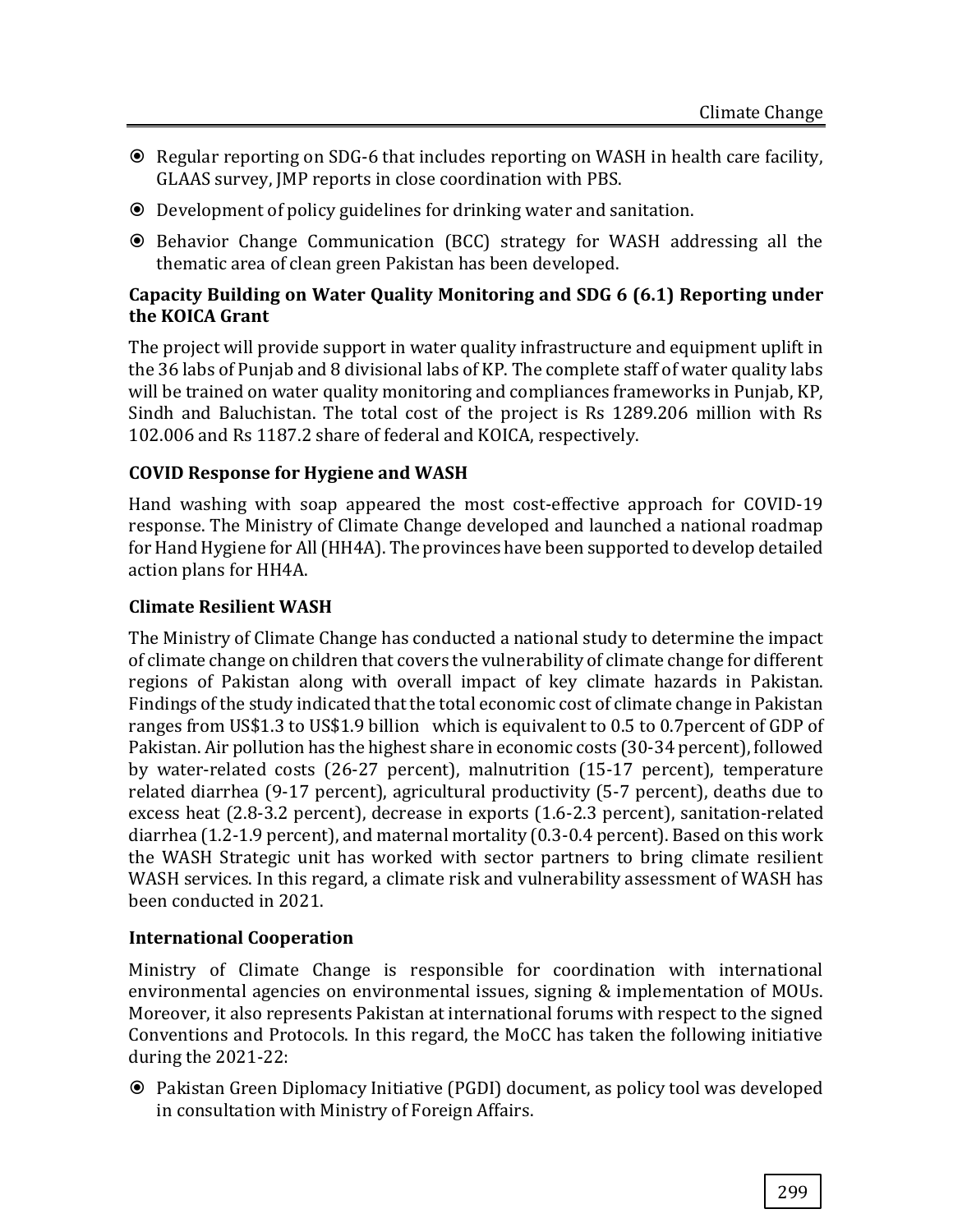- Study on plastic waste in Pakistan conducted and disseminated findings of the same to all federal and provincial stakeholders.
- Integration of Mobile App on "Ban on Polythene Bags" into the city of Islamabad application initiated and launched.
- Organized First National Dialogue and Stakeholder Convening at Islamabad with the Collect and Recycle (CoRe) Alliance on the topic "Collective action approach to deal with Packaging waste in Pakistan".
- Signed MOUs with TEVTA Punjab, Sindh, KPK, Balochistan and Punjab Vocational Training Council for transfer to tools and equipment related to Refrigeration and Air Conditioning (RAC) trade. All the TEVTAs nominated 56 institutes for receiving RAC tools and equipment.
- Ratification process for Kigali Amendment is underway and the hired consultancy firm has submitted the initial draft Country Assessment Report (CAR).
- Funds were approved for Pakistan amounting US\$ 287,318/- for Phase-XI of the Institutional Strengthening Project for the Implementation of Montreal Protocol preparation in 87th Executive Committee Meeting of the Ozone Secretariat held in July, 2021.
- Working on developing PCT codes for import of HFCs in Pakistan in collaboration with FBR and Ministry of Commerce for consideration in upcoming IPO Amendment 2022.
- Draft legal document including the rules for implementation of Montreal Protocol in Pakistan has been drafted and are under initial review.
- MoU signed with the Government of the Uzbekistan on Cooperation in the field of Environment and Climate Change
- Developed draft National Hazardous Waste Management Policy in Pakistan.
- Issued HCFCs import licenses for 2022. It will enable Pakistan to keep the imports under the scale target of Ozone Secretariat

## **Policies and Strategies**

## **Updated National Climate Change Policy (2021)**

M/o CC updated National Climate Change Policy of Pakistan. The goal of this policy is to steer Pakistan towards climate resilient and low carbon development. Thus, it would provide a comprehensive framework in order to address the issues that Pakistan faces and will face in future due to changing climate. This policy document will be reviewed and updated regularly to address emerging concepts and issues in the ever-evolving science of climate change.

Keeping in view national and international requirements, the updated policy document has been designed in accordance with the requirements of Paris Agreement on climate change, SDGs and Sendai Framework for Disaster Risk Reduction. Hence, appropriate measures relating to disaster preparedness, capacity building, institutional strengthening; technology transfer and international cooperation have also been incorporated as important components of the policy.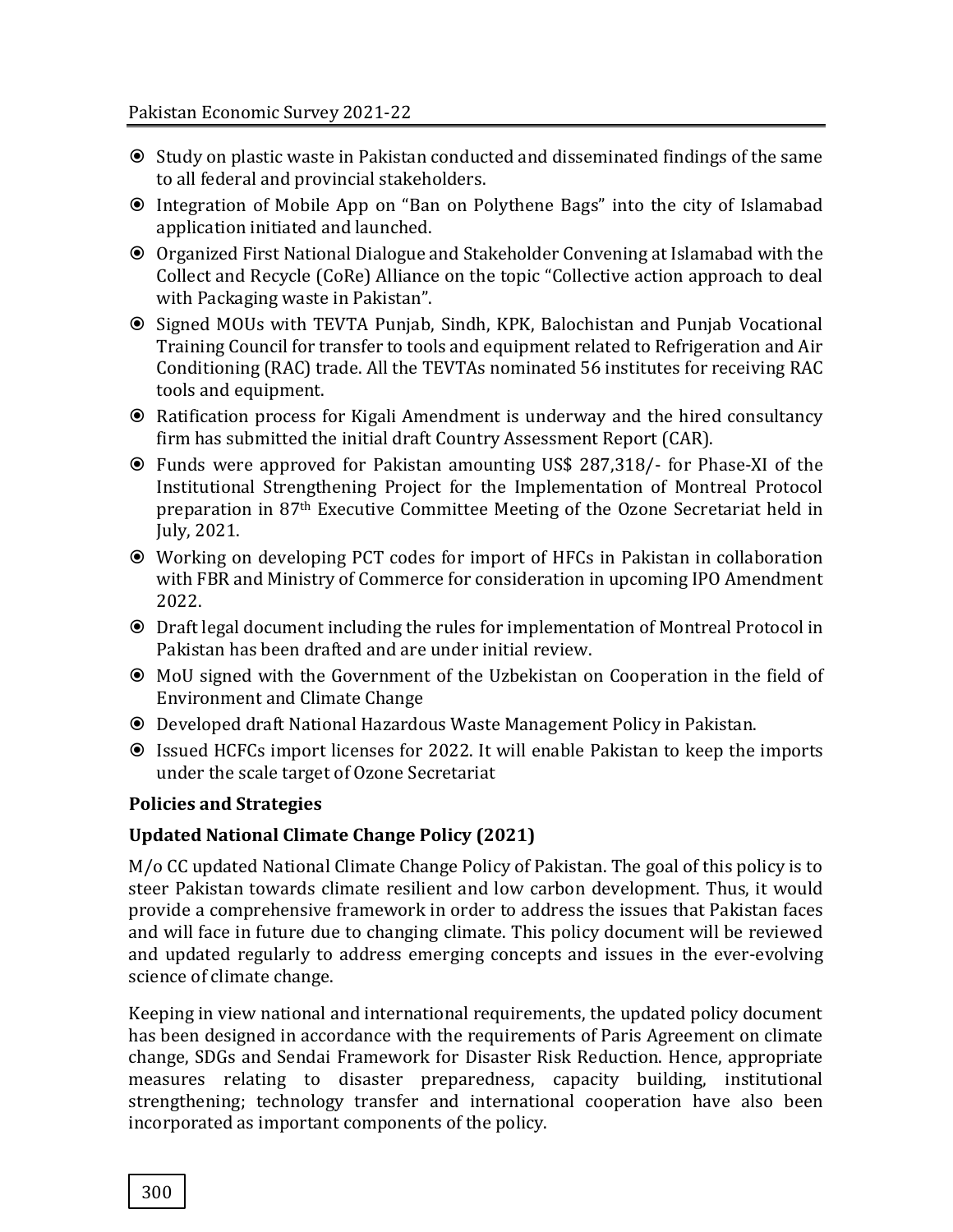The implementation of National Climate Change Policy has been assessed, which shows landmark achievements gained by MoCC, Provincial line Departments in various development sectors i.e., agriculture, transport, energy, industries, forestry and biodiversity through adaptation and mitigation measures. Number of projects has been initiated by the Federal Government and Provincial departments i.e., Ten Billion Tree Tsunami, Clean Green Pakistan Index, Ecosystem Restoration, WASH, Climate resilient Urban Development and Green Building Code are the major initiatives in addressing climate change in the country.

# **Pakistan Nationally Determined Contributions (NDC) revised 2021**

Aimed at achieving reduced poverty and ensuring stable economy, the updated NDCs commit to abate overall 50 percent of Pakistan's projected GHG emissions by 2030. This commitment will be contributed by the shift to 60 percent renewable energy for electricity generation, and 30 percent to electric vehicles by 2030 and complete ban on the use of imported coal. The success of restoring the forest cover and conservation efforts was corroborated when the latest GHG inventory of 2018 reported an 8.7 percent decline in projected GHG emissions for 2018 (sequestration of 8.4 Mt  $CO<sub>2</sub>e$ ). Encouraged by these analytics, Pakistan commits to enhance its reliance on Nature-based Solutions (NbS) underpinned by the fact that TBTTP will alone sequester 148.76 MtCO<sub>2</sub>e if fully implemented.

To achieve these commitments, it is estimated that transition to renewable



energy will cost Pakistan US\$ 101 billion by 2030 plus additional US\$ 65 billion by 2040 given costs involved in completing in-progress renewable energy projects, building additional hydropower (US\$50 billion by 2030 and US\$80 billion by 2040) and transmission lines (US\$ 20 billion), and phasing out coal (US\$ 18 billion to buy out Pakistan's coal power plants and US\$ 13 billion to replace the energy production capacity of coal power plants with solar). Pakistan's adaptation cost ranges of between US\$ 7–14 billion per annum to 2050. Financing these initiatives is considered a challenge in NDCs and Pakistan in the NDCs commits to employing the instruments on enhanced ambition provided in Article 6 of the Paris Agreement, public-private partnerships and international climate finance opportunities including Green Climate Fund (GCF) and Global Environment Fund (GEF). A summary of Pakistan NDCs 2021 is shown in Fig-2.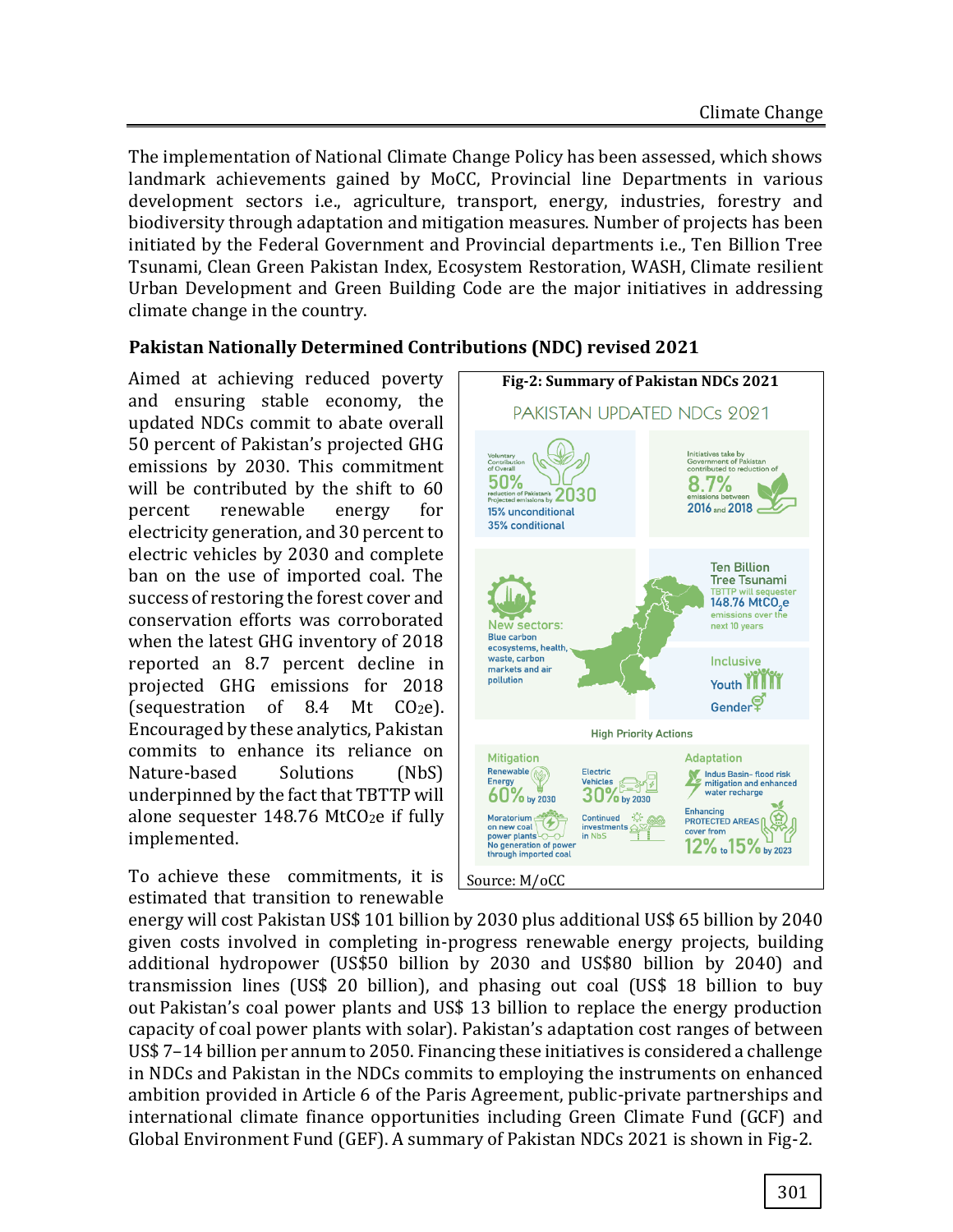#### **National Adaptation Plan**

Pakistan is in the process of developing National Adaptation Plan (NAP) for building resilience to climate change. NAP is widely seen as one of the most important mechanisms to cope with the challenges of climate change. The core objective is to reduce vulnerabilities to climate impacts by creating comprehensive medium and longterm plans including the integration of adaptation measures into the national policy. Pakistan will use the NAP process and its outcomes to enhance the adaptation elements of the Nationally Determined Contributions (NDCs), which is the central aspect of the Paris Agreement. The NAP Process will be in place by June 2023.

## **First Biennial Update Report (BUR)**

M/o CC has finalized its First Biennial Update Report (BUR) which will be submitted to UNFCCC Secretariat. The scope of the BURs is to provide an update of the most recently submitted National Communication and to provide additional information. This initiative proves beneficial for mitigation actions taken or envisaged to undertake as well as support needed and received. Pakistan's BUR1 has been developed using the expertise from renowned technical institutions working on the respective themes of climate change. This arrangement has been put in place for strengthening the national reporting process under United Nations Framework Convention on Climate Change (UNFCCC), which was established under previously executed project for preparation of Pakistan's Second National Communication (SNC).

#### **Gender dimension in Climate action**

Pakistan acknowledges that advancing gender-sensitive commitments in climate adaptation and mitigation are synonymous with enhancing adaptive capacity of women, families, and communities, eventually building and achieving the country's resilience to climate change. Hence, the updated Pakistan's NDC have a separate chapter on gender reflecting how the harnessing of knowledge and capacity of women is an important tool to design and implement effective solutions. The role of women in decision-making and implementation is proposed to deliver results across various policy sectors.

In addition, Canadian Embassy is supporting MoCC in developing a report for mainstreaming gender into revised policies and also develops gender reporting mechanism within MoCC. The Government with support from International Union for Conservation of Nature (IUCN) will build capacities and innovative approaches through development of a national Climate Change Gender Action Plan (CCGAP). The project will finalize and validate a national CCGAP, anchored around the country's priority sectors.

## **Green Jobs**

In a green economy, development of green jobs becomes the basis of sustainable economic development. Green jobs are central to sustainable development and respond to the global challenges of environmental protection, economic development, and social inclusion. The ILO defines green jobs as "being decent jobs, either in traditional sectors or in the new green ones, which contribute to preserving or restoring a sustainable environment". In the context of Pakistan, the following interventions can be termed as green jobs: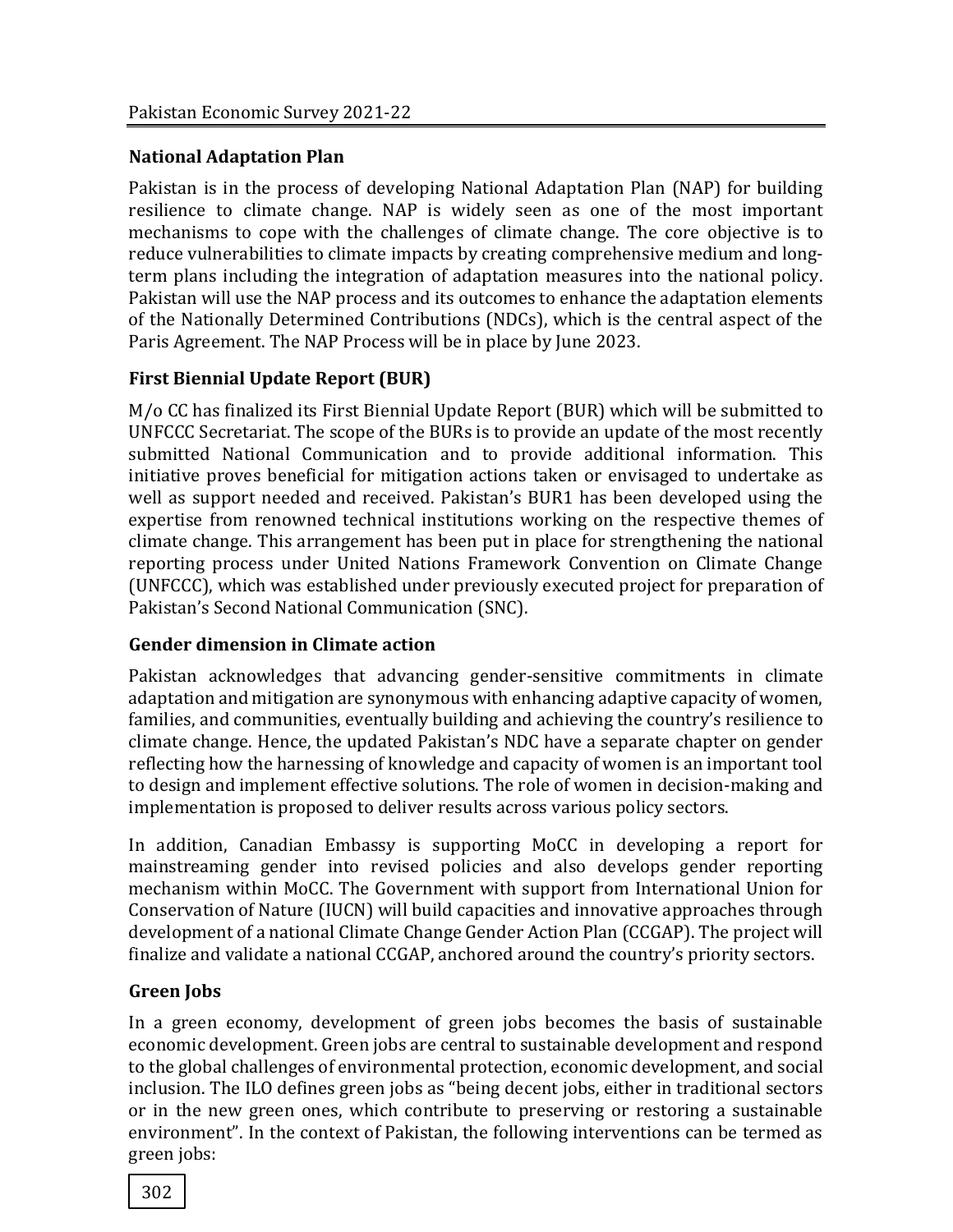- **☉** Protection of ecosystems and biodiversity
- Minimization of waste pollution and enactment of stringent waste management practices
- Reduced consumption of energy and raw materials
- Minimized GHG emissions

Pakistan, through the MoCC, has increased its reliance on nature-based solutions in recent years, such as the TBTTP, which has also shown an increase in 'Green Jobs.' Following the pandemic, the MoCC also launched a 'Green Stimulus' to assist daily wage earners, particularly women and youth, in earning a living through green jobs in a dignified manner. MoCC has also launched a number of interventions to promote green occupations such as protected area management and eco-tourism through the Protected Areas Initiative, Clean Green Pakistan Champions through the Clean Green Pakistan Movement, and so on. MoCC with the support from development sector partners is also developing green jobs roadmap for priority sectors.

In line with the Government's commitment for socio-economic and gender responsive green economy, UNDP Pakistan is supporting MoCC to promote green jobs in Pakistan. The support includes baseline assessment of green jobs future in Pakistan based on existing legislative environment, gaps and challenges to leveraging the potential benefits of green economy and opportunities (like public-private partnerships) to catalyze national green jobs efforts. In addition, the gender analysis is also included in the efforts to create a gender responsive green job strategy for future. The ultimate goal is to formulate green jobs roadmap focusing on guiding relevant stakeholders on creating and promoting green jobs and green skills especially suitable for women, youth and excluded groups.

#### **Climate and Clean Air Initiatives**

With rapid population growth and urbanization, Pakistan is facing the worst air quality for many years. Air pollution and climate change result from same sources i.e., fossil fuel burning, industrial processes, transport and agriculture activities. However, anthropogenically induced climate change further increases the threat of exposures to air pollutants by changing the concentrations, transport process and lifetime of local and regional pollutants. These pollutants also include a major category of Short-Lived Climate Pollutants (SLCP) including black carbon and methane. Another significant problem that has emerged in recent years is smog. There is no doubt that urgent and collective action is required in order to tackle the issue of air quality and greenhouse gas emissions. In this connection, following measures have been initiated under the umbrella of the MoCC.

#### **Pakistan Clean Air Programme (PCAP)**

Revision was initiated by MoCC that is endeavored to develop the targets for improving air quality as realistic as possible so that they are specific, measurable, achievable, realistic, and time-bound. The revision process highlighted the need for an inventory that will not only help in the development of a roadmap for short, medium, and long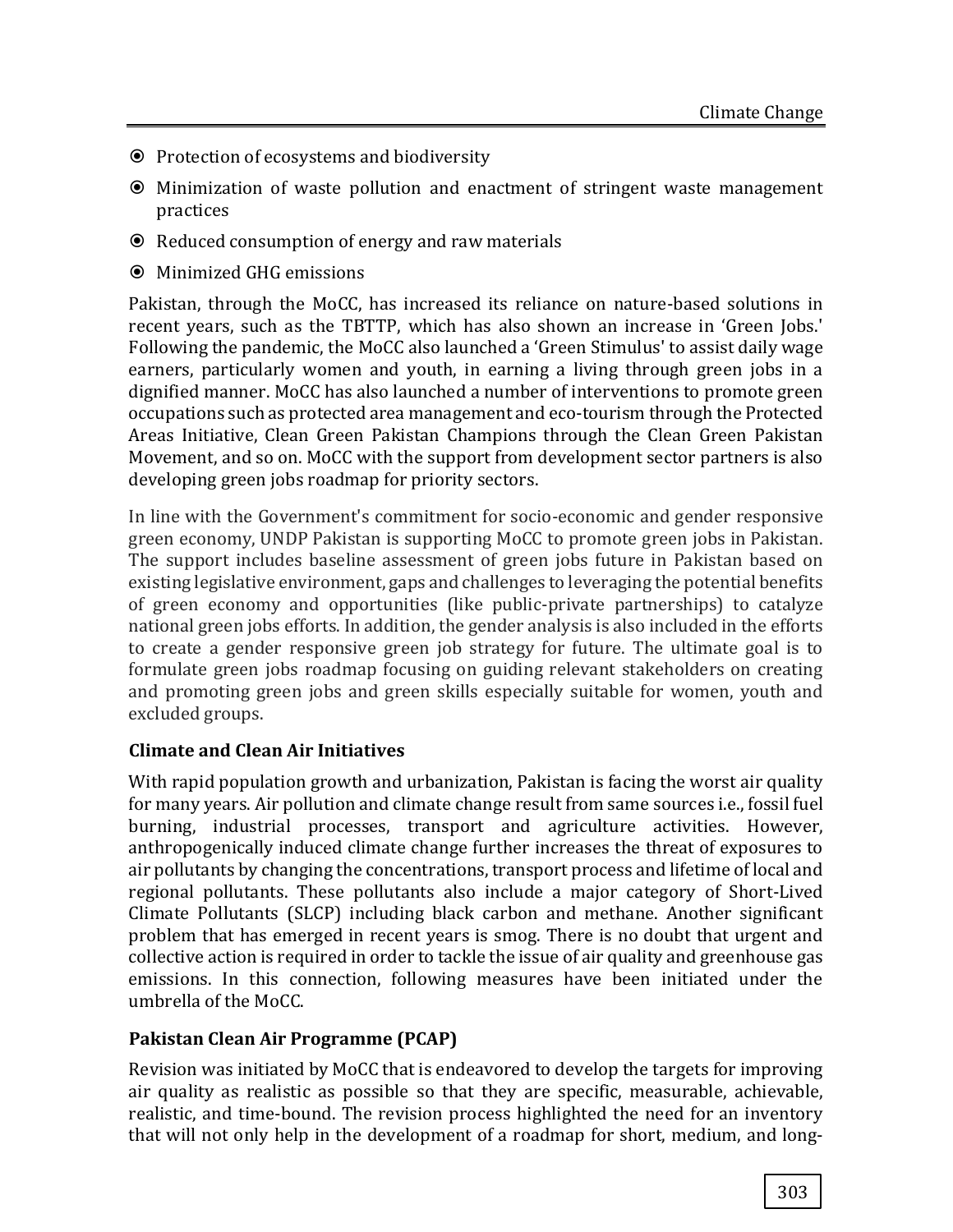term action plan but also to track the implementation of PCAP targets. Therefore, MoCC in partnership with Clean Air Asia (CAA) and Stockholm Environment Institute (SEI) initiated Integrating Short-Lived Climate Pollutants (SLCPs) reduction in the Pakistan's Air Quality Plans and Programme to substantially reduce SLCPs in Pakistan by strengthening the capacity of national partners through training on the use of Low Emissions Analysis Platform system including the Integrated Benefits Calculator (LEAP-IBC1), supporting national partners in the development of the Pakistan LEAP-IBC analysis, and through the development of the LEAP-IBC analysis, identifying and evaluating those mitigation actions, at national and provincial scale, which are most effective at simultaneously improving air quality and mitigating climate change.

In addition, Pakistan recently signed joined Global Methane Pledge initiated by EU and US governments in October 11th, 2021 to slash methane emission and initiate focused intervention. The parties joining the pledge are committing to a goal of reducing global methane emissions by at least 30 percent from 2020 levels by 2030 and moving towards using best available inventory methodologies to quantify methane emissions, with a particular focus on high emission sources.

## **Pakistan Environmental Protection Agency**

Pakistan Environment Protection Agency (Pak-EPA) is mandated to enforce the Pakistan Environmental Protection Act 1997 in the Islamabad Capital Territory. The following major activities have been undertaken:

# **Water Quality**

Pak-EPA constituted an Inspection Committee and sampling team collected 15 up and down stream nullah water samples with nullah flows of KachiAbadis and analyzed in EPA water lab. As EPA mandated for reservoir water quality surveillance and regularly monitored the Islamabad's natural streams, Simli dam, Rawal lake catchment area and river sides, 13 water samples were collected and analyzed, along with, Margallah hills. Four water samples collected from industrial effluent treatment, slaughter and housing society's sewage treatment plant. Six water samples collected from CDA filtration plants along with microbial testing. Two Bore water samples received from public Gulberg green and I-8. From July-December 2021, Lab/NEQS Directorate collected 88 water samples and tested in EPA laboratory. From January-March 2022, Lab/NEQS Directorate has also tested 40 water samples in EPA water quality laboratory.

## **Air quality**

Lab/NEQS Directorate reported daily air quality data, for the year 2021-22 and air quality monitoring reports are available on the Pak-EPA website. Pak-EPA has established an active and reliable monitoring system to routinely monitor air emissions of tyre burning units, asphalt plants, steel, aluminum, food industries, brick kilns and construction sites.

At the end of December 2021 to January 2022, Director General EPA-KPK requested

l

<sup>&</sup>lt;sup>1</sup> LEAP-IBC tool is an integrated modelling and scenario planning tool to help governments jointly assess the emission reduction potential of greenhouse gases, short-lived climate pollutants and other air pollutants emissions in their country.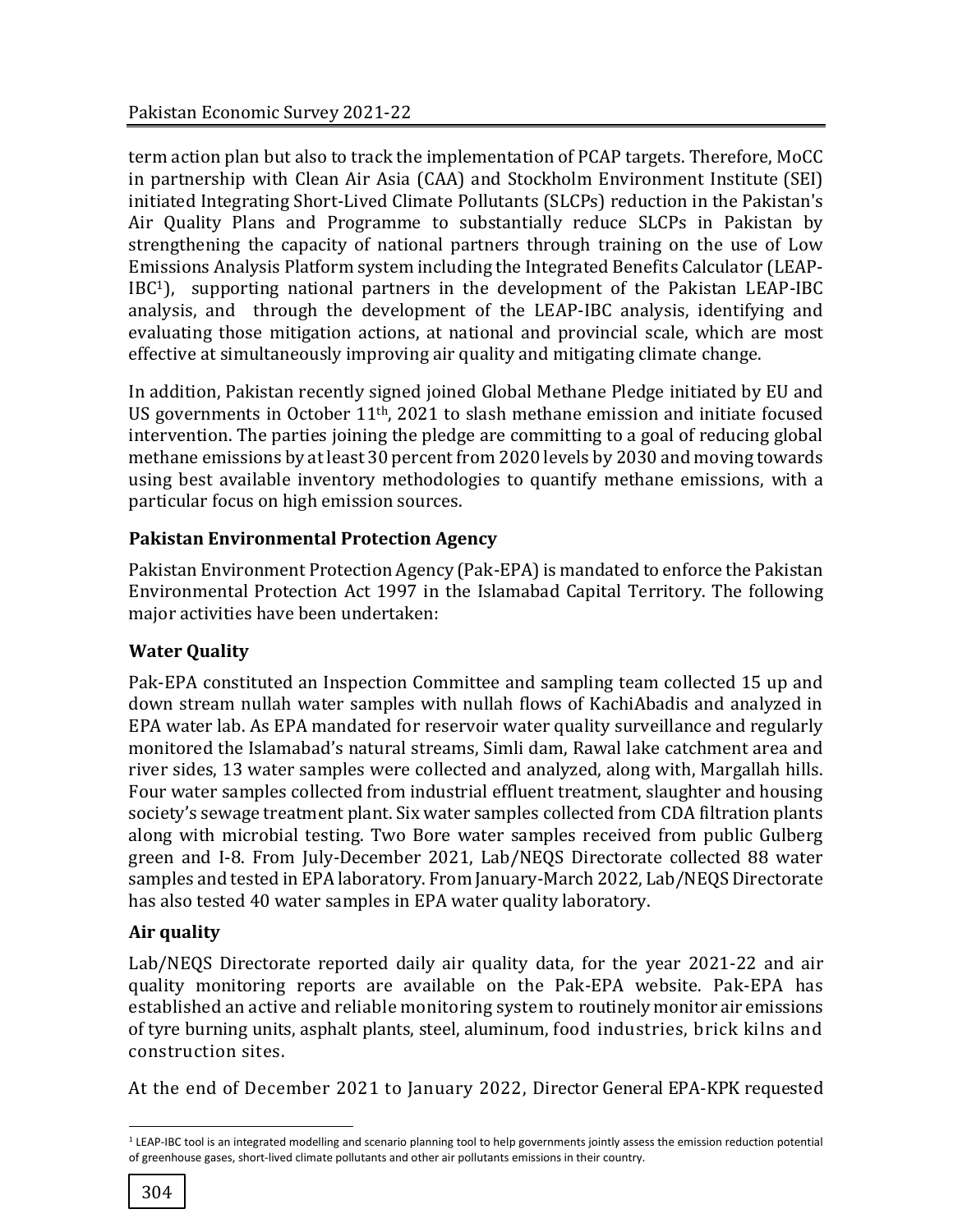Federal Environmental Protection Agency (Islamabad) to mobilize the Mobile Air Quality Monitoring Station (AQMS) along with EPA team to Peshawar. EPA AQMS system deployed at six different locations for four days and monitored smog and air pollution in Peshawar city.

Pak-EPA Islamabad gathered data on air quality and analyzed on 24-hourly basis and disseminated to the public through Pak-EPA website [\(wwww.environment.gov.pk\)](http://wwww.environment.gov.pk/), official social and print media accounts. Highest concentrations of PM2.5 were recorded in January. During January-March, especially in winter months, air quality is badly deteriorated and unhealthy due to smog season, agriculture waste burning and Transboundary air pollution.

## **Hospital Waste Management of ICT**

Hospital wastes include different kinds of wastes such as infectious, radioactive, chemical, heavy metals and regular municipal wastes. Pak EPA implemented the HWM Rules 2005 in the ICT and proper management of hospital wastes through an appropriate method of separation from the source, transportation and disposal can prevent environmental pollution. Total 120+ health facilities are under observation within ICT and more than 78 health facilities submitting their monthly wastemanagement reports to Pak-EPA. Environmental monitoring team visited more than 10 hospital/health facilities during January- March 2022.

## **National Bio-safety Centre (Cartagena Protocol)**

Pakistan ratified Cartagena Protocol on March 02, 2009 under which it is obligatory to devise implementation mechanism for regulating Genetically Modified Organisms (GMOs) and their products. The National Bio-safety Centre (NBC) is working under Pak-EPA. The two committees i.e., Technical Advisory Committee (TAC) and National Biosafety Committee (NBC) functions for the purpose of granting licenses to the extent of Cartagena Protocol on Bio-safety.

## **Global Change Impact Studies Centre**

The Global Change Impact Studies Centre (GCISC) is governed by the Board of Governors, with the mandate of conducting research on climate change and its impacts and possible remedies. The Centre undertakes and commissions scientific investigations on climate change at regional and sub-regional levels. Specific research themes include the climate change profiles of Pakistan, impacts on critical socio-economic sectors and identification of appropriate adaptation/mitigation strategies. In addition, it arranges capacity building opportunities for young scientists in climate related subjects and engages in outreach and dissemination of research outputs.

## **Impacts of Climate Change on Water Resources**

Globally the incidences of hydrological extreme events are rising. In Pakistan, it is in many different forms, especially flash flooding in mountainous streams in the north. Analysis of the available long-term record (1969-2014) of annual total flow volumes and annual maximum flows of the Indus River at Besham Qila (a flow gauging station upstream of Tarbela Dam), shows no statistical evidence of a significant and sustained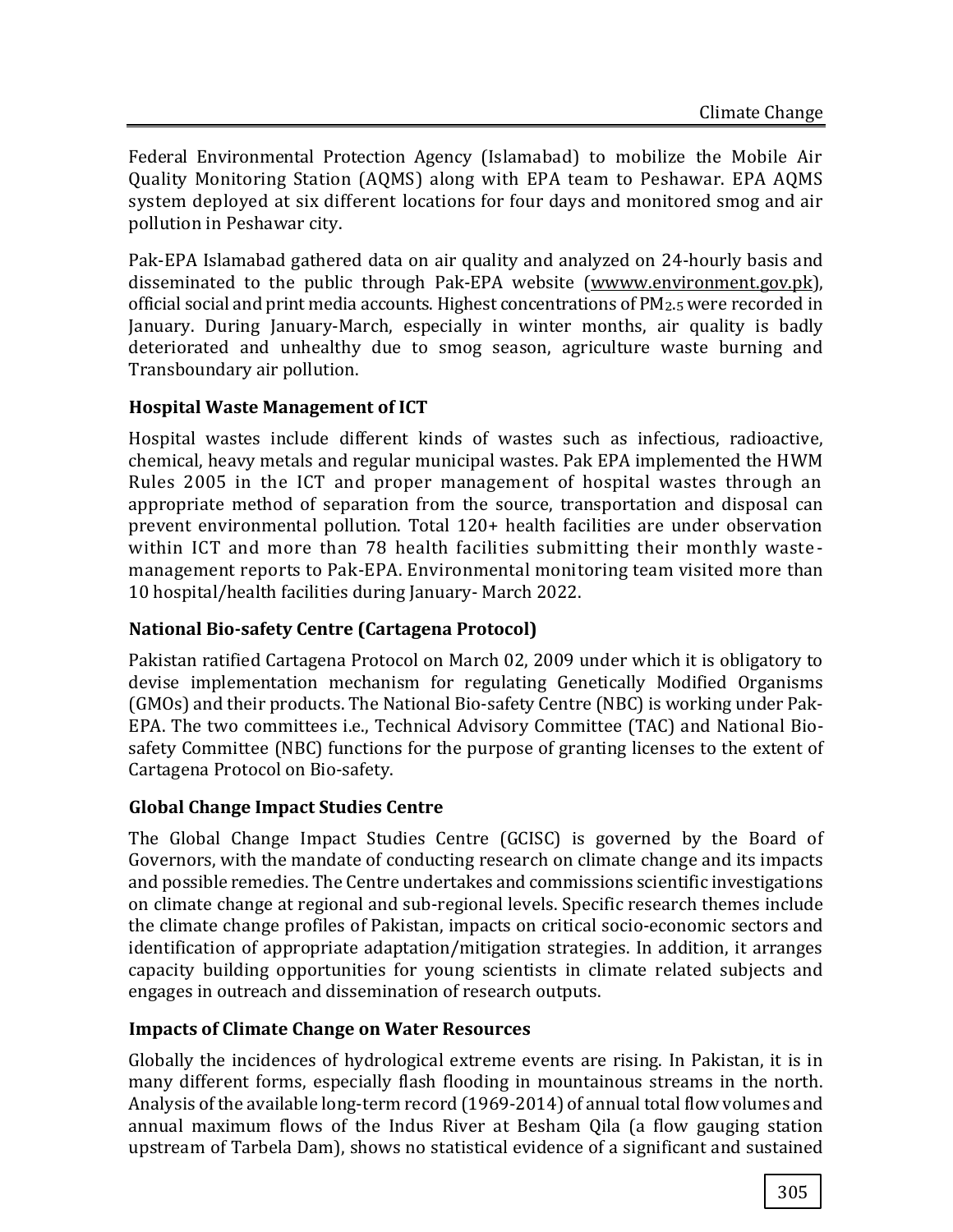change in the aggregate average annual flows in the Upper Indus Basin (UIB) upstream of Tarbela Dam. However, there is a significant increase in the annual maximum flows. This has specially been found in the water availability analysis of the Kabul River Basin, a snow melt-fed basin, where there is a sharper peak with a clear shift in the annual peak flow by a month. Other modelling work focused on the Gilgit River Basin, a glacier-fed basin, revealed that faster melting of glaciers under increased temperatures would bring more flow a month earlier but with a flattened peak.

Another highly damaging event is a drought. Climate change has increased its likelihood and spread in Pakistan. The analysis is in progress to devise a computational framework for efficiently monitoring and predicting the future drought events so that appropriate steps are taken in advance so as to minimize loss of human lives and economy.

#### **Impacts of Climate Change on Agriculture**

Agriculture is one of the major sectors which is being adversely affected by climate change. Climate change can disrupt food availability, reduce access to food and affect food quality. Projected increases in temperatures, changes in precipitation patterns and reductions in water availability may reduce agricultural productivity. Crop simulation models-based studies depict significant reductions in wheat, rice and maize yields in the arid, semi-arid and rainfed areas of Pakistan under various IPCC climate change scenarios by the mid and end of the century.

Recent findings of GCISC study reveals an increasing trend in the average maximum temperature for the future projections for both RCPs, with 1-2.0  $\degree$ C for RCP 4.5 & 5-6  $\degree$ C for RCP 8.5 during Rabi and kharif seasons. Temperature in the South Eastern part of Pakistan exceeds the thresholds at the times of flowering and ripening thereby causing wheat yield losses. Further, increase in temperature is projected to have serious implications for these growing areas. Due to rise in temperature, an increase of 1000 Growing Degree Days (GDDs) between historical and late century extreme scenarios have been observed in case of wheat, implying that South Eastern side of Pakistan are likely to become unsuitable for wheat production.

APSIM Crop Simulation Model, disclosed that wheat production in the arid areas of Pakistan is likely to suffer to the tune of 17 percent in 2020s in case of RCP 4.5, whereas 21 percent and 40 percent in case of RCP 8.5 for 2020s and 2080s, respectively. Aqua Crop Model projected 34 percent and 41 percent decline in Maize yields in case of scenario RCP8.5 by the end of the century in the KPK province, respectively. The results suggest that the aggregate impact of climatic parameters i.e., changes in temperature and rainfall exerted negative impact on cereal crop yields, given that the management practices and use of technology remain unchanged. Studies suggest an imminent need of adaptation interventions to cope with the negative impacts of climate change.

Another study reported that agriculture is the second largest sector contributing to GHG emissions (174 out of 406 Mt  $CO<sub>2</sub>$  Eq). Baseline emission (of 2015) projections till 2030 under future scenarios of agricultural growth are expected to increase up to 271.9 (56 percent) Mt, 314.3(80 percent) Mt and 362.9 (108 percent) Mt of CO2-equivalent under Business As Usual (BAU), Food Security (FS) and Enhanced Consumption Pattern (ECP)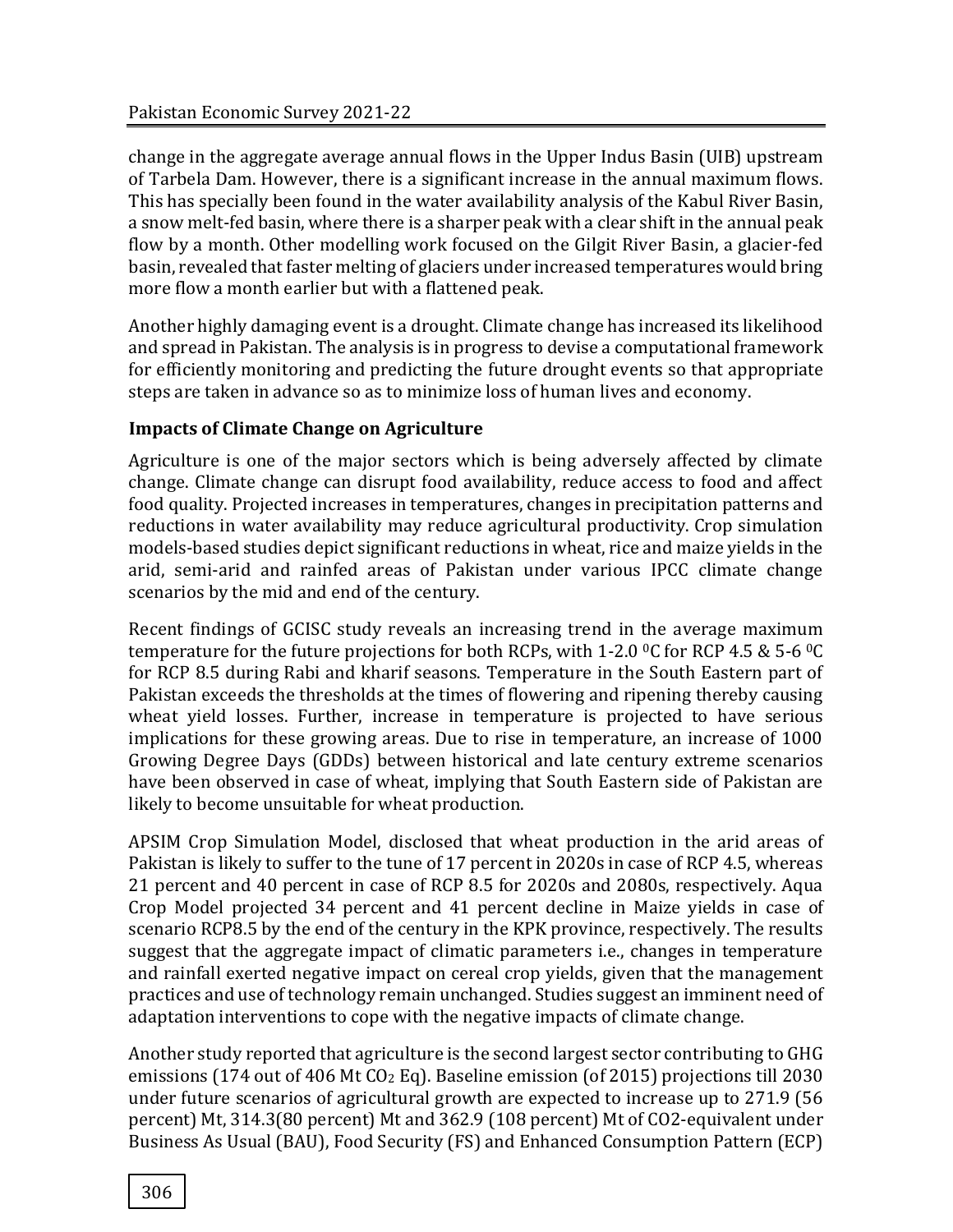scenarios, respectively. Besides the fact that agricultural emissions are expected to increase in future, it is also true that presently Pakistan has yet to produce more to meet the future needs and preferences of the masses which will lead to emissions at faster rates. Till now, Pakistan has not devoted much of its efforts in curtailing the emissions from agriculture due to limited awareness and low confidence in monitoring/estimation of these emissions. Since agriculture sector offers a lot of opportunities in GHG reduction, the present estimates will aid in designing the future agriculture policy, especially for emission reductions from livestock sector and soils.

## **Pakistan Biennial Update Report (BUR1)**

GCISC has contributed to the preparation of national GHGs inventory and chapters on National Circumstances and Development of Measurement Reporting Verification (MRV) framework for climate change reporting.

#### **Monitoring, Reporting and Verification (MRV) System Development**

As a signatory to the Paris Agreement, Pakistan is deeply committed to its implementation. Under Enhanced Transparency Framework (ETF) the countries are required to regularly track the progress on contributions and put in place methodological tools necessary to account for GHG emissions. Further, under the ETF, parties are expected to submit their first Biennial Transparency Reports (BTRs) and National Inventory Reports till 31st December 2024.

In this context, a broader GHG MRV system (RISQ – a web platform for the compilation of the national MRV System database) has been developed by GCISC to establish historical baselines, validate data quality, analysis of mitigation policies implementation and reporting compliance. Efforts are underway to develop the national adaptation M&E system by developing a roadmap for its future setup based on pilot experimentation in the agriculture sector.

Adaptation is a critical concern for developing countries and in particular for Pakistan owing to the fragility of its ecosystems and its vulnerability to the impacts of climate change. Reducing the vulnerability of counties and communities to climate change by increasing their ability to absorb impacts and remain resilient – is a key pillar of the Paris Agreement. The Agreement requires all of its signatories to plan and implement adaptation measures through national adaptation plans, studies, monitoring of climate change effects and investment in a green future. Building resilience to climate change is a key focus of NCCP. Given this, GCISC has taken a step in developing an adaptation tracking mechanism which will not only aid in the national climate change adaptation planning process but also will support in preparing the Adaptation Communication (ADCOM) to the UNFCCC. The platform (on pilot basis) is ready for Agriculture Sector, whereas the platform is being extended for other sectors viz. water and health.

#### **Third National Communication**

In accordance with the provision of UNFCCC, each party has an obligation to submit its National Communication which includes the national greenhouse inventory measures taken and to be taken for the implementation of the convention as well as other